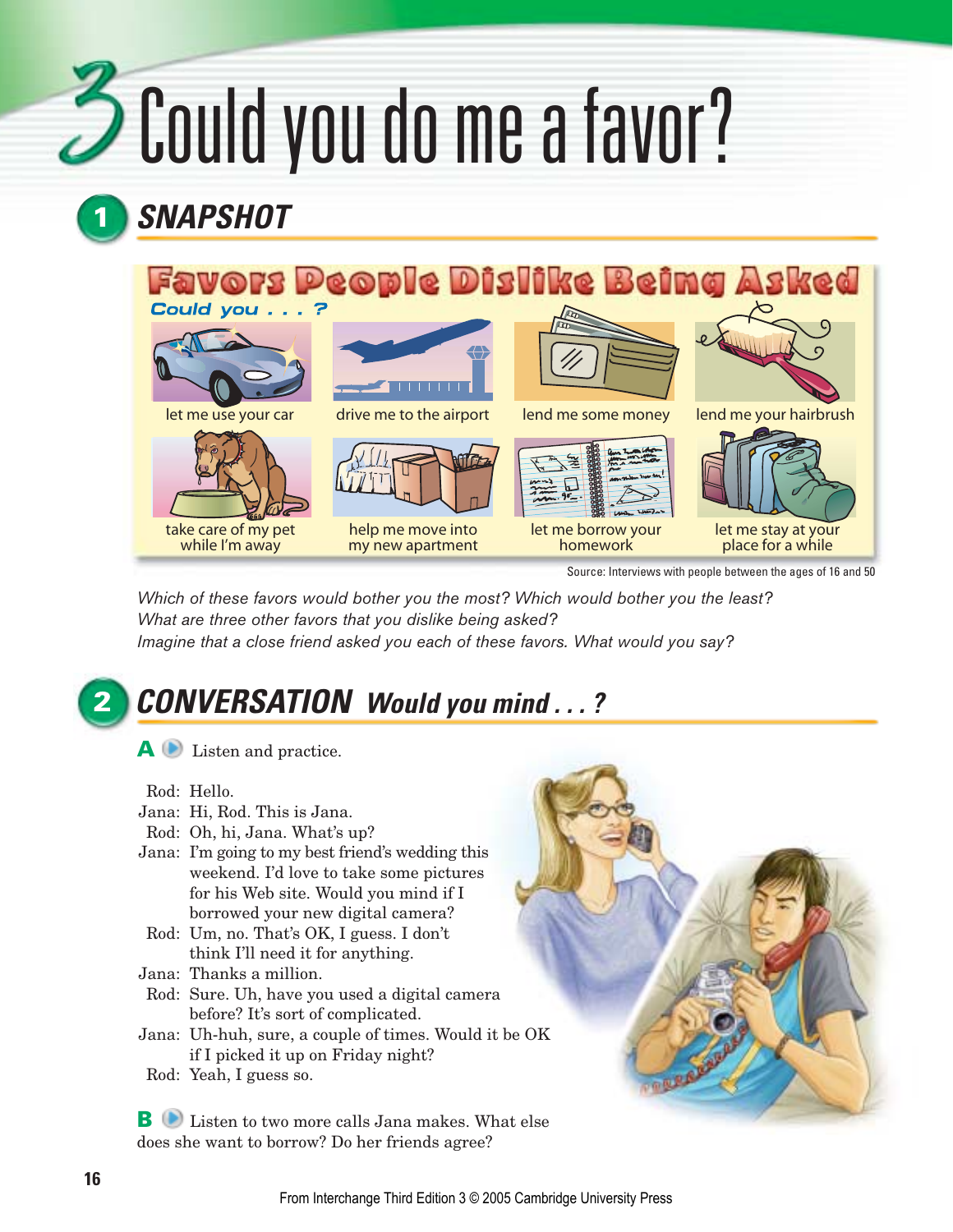## **3** *GRAMMAR FOCUS*

### *Requests with modals,* **if** *clauses, and gerunds*



Less formal **Can** I borrow your pencil? **Could** you lend me a jacket? **Is it OK if** I use your phone? **Do you mind if** I use your CD burner? **Would it be OK if** I picked it up on Friday night? **Would you mind if** I borrowed your digital camera? **Would you mind** letting me use your laptop? **I wonder if** I could borrow some money. More formal **I was wondering if you'd mind** lending me your car.

**A** Make requests using these cues. Then practice with a partner. Which requests need to be more formal?

- 1. You want to borrow your classmate's underwater camera for a diving trip. A: I was wondering . . .
	- B: Sure, that's fine. But please be careful with it.
- 2. You want to use your roommate's computer. A: Is it OK . . . ? B: You can use it, but please save my work first.
- 3. Your neighbor has a car. You need a ride to class.  $A: \ldots$ 
	- B: I'd be glad to. What time?
- 4. You want a friend to help you move on Saturday. A: . . .
	- B: I'm really sorry. I'm busy the whole weekend.
- 5. You want to borrow your cousin's DVD of *Spider-Man*. A: . . .
	- B: Actually, I already lent it to Serena. Sorry!
- 6. You would like a second piece of your aunt's cherry pie. A: . . .
	- B: Yes, of course! Just pass me your plate.

**B** Rewrite these requests to make them more formal. Then practice making your requests with a partner. Accept or decline each request.

- 1. Lend me some money for an espresso.
- 2. Take these books back to the library for me.
- 3. Let me wear your leather jacket to the party this weekend.
- 4. I'd like to borrow your cell phone to call my friend in London.
- 5. Can I look at that newspaper when you've finished reading it?
- 6. Take care of my pet rabbit while I'm on vacation.



*Would you mind lending me some money for an espresso?*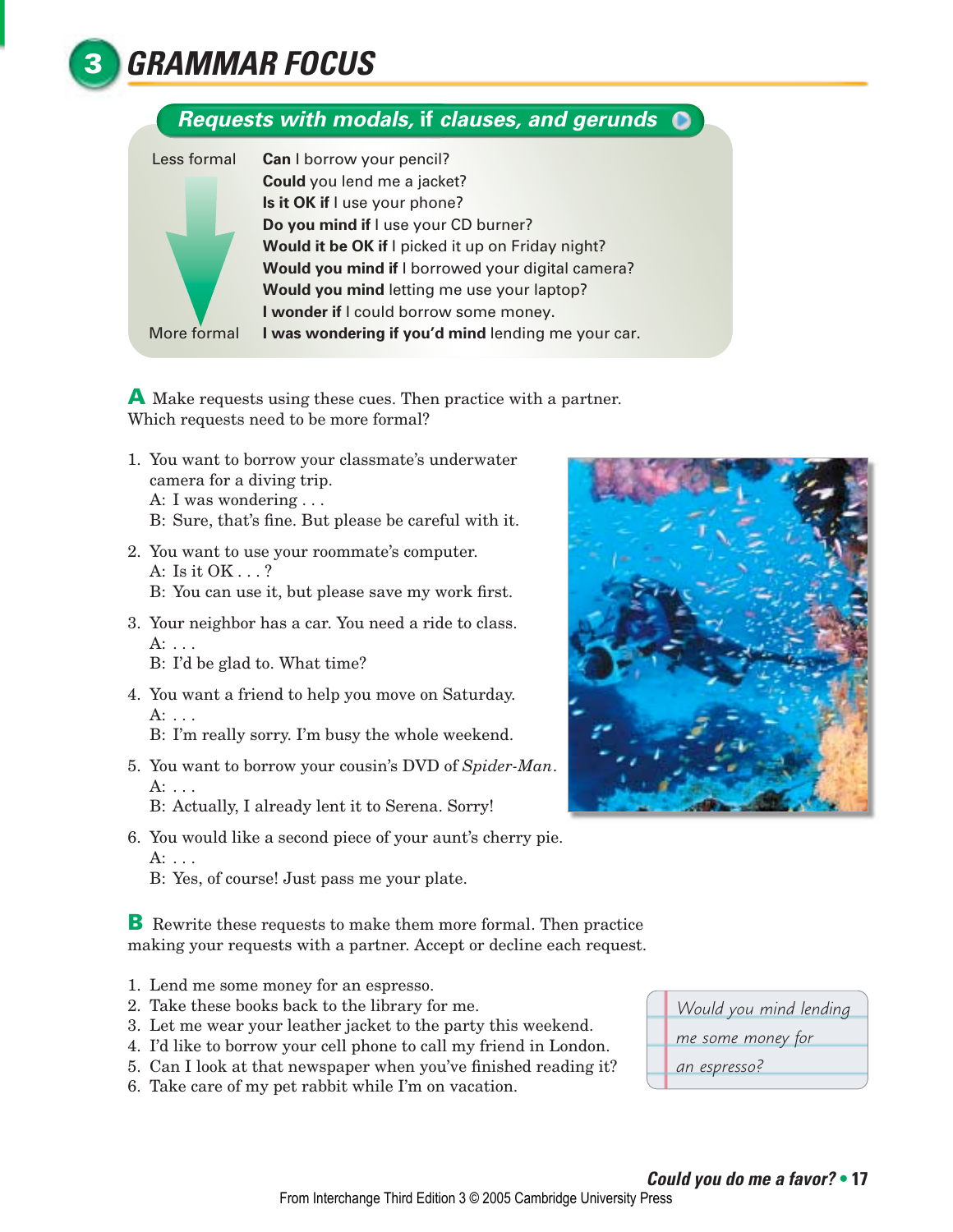## **4** *PRONUNCIATION Unreleased consonants*

**A**  $\bullet$  Listen and practice. Notice that when /t/, /d/, /k/, /g/, /p/, and /b/ are followed by other consonant sounds, they are unreleased.

Coul**d** Dou**g** ta**ke** care of my pe**t** tarantula?

Can you as**k** Bo**b** to si**t** behin**d** Kate?

**B** Circle the unreleased consonants in the conversations. Listen and check. Then practice the conversations with a partner.

- A: I wonder if I could borrow that book.
- B: Yes, but can you take it back to Greg tomorrow?
- A: Would you mind giving Albert some help moving that big bed? B: Sorry, but my doctor said my back needs rest.

## **5** *LISTENING Favors*

**A** Listen to three telephone conversations. Write down what each caller requests. Does the other person agree to the request? Check  $(\checkmark)$  Yes or No.

|                | <b>Request</b> | Yes |  |
|----------------|----------------|-----|--|
| <b>1.</b> Tina | .              |     |  |
| 2. Mike        |                |     |  |
| 3. Phil        | .              |     |  |

**B** *Pair work* Use the chart to act out each conversation.

### **6** *WRITING An informal e-mail request*

**A** Write an e-mail to a classmate asking for several favors. Explain why you need help.

**B** *Pair work* Exchange e-mails. Write a reply accepting or declining the requests.

| From: Lance Helms <lhelms@cup.org><br/>To: Lucy Wu <lucyw@cup.org><br/>Subject: favors</lucyw@cup.org></lhelms@cup.org>                                               | From: Lucy Wu <lucyw@cup.org><br/>To: Lance Helms <lhelms@cup.org><br/>Subject: re: favors</lhelms@cup.org></lucyw@cup.org> |  |
|-----------------------------------------------------------------------------------------------------------------------------------------------------------------------|-----------------------------------------------------------------------------------------------------------------------------|--|
| Hey, Lucy, I really need a few small favors.<br>I had a terrible cold last week, and I<br>missed a couple of classes. I wonder if I<br>could borrow your notes. Also, | Lance, I'm really sorry, but I can't do any<br>of the things you want. First, I need my<br>notes this weekend to study.     |  |
|                                                                                                                                                                       |                                                                                                                             |  |

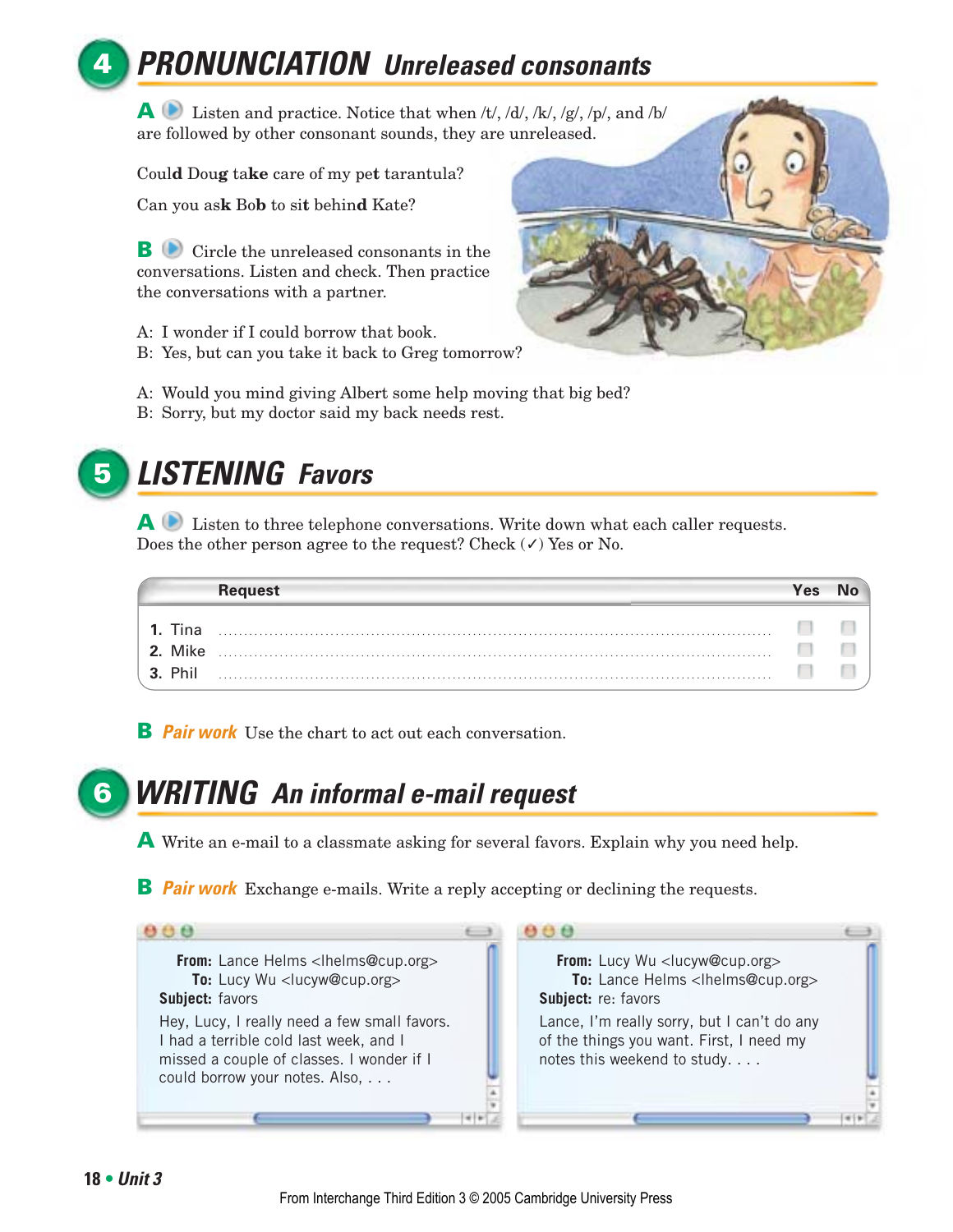## **7** *INTERCHANGE 3 Borrowers and lenders*

Find out how generous you are. Go to Interchange 3.

### **8** *WORD POWER Collocations*

**A** Which verb is *not* usually paired with each noun? Put a line through the verb and compare with a partner.

- 1. (owe / offer / do / accept) an apology
- 2. (do / return / make / receive) a phone call
- 3. (return / do / ask for / make) a favor
- 4. (receive / accept / turn down / offer) an invitation
- 5. (make / deny / offer / refuse) a request
- 6. (deny / receive / give / refuse) a gift
- 7. (receive / return / do / give) a compliment
- 
- **B** *Pair work* Choose five of the collocations in part A.

A: When was the last time you owed someone an apology?

Then take turns using them to ask and answer questions.

B: Well, just yesterday I spilled my soda all over you!



### **9** *PERSPECTIVES Could you tell Jeff . . . ?*

**A**  $\bullet$  Many people talked to Jeff's assistant while Jeff was away at lunch today. Listen to their messages.



**B** Who do you think left each message? (More than one answer is possible.)

his boss his girlfriend his mother his Spanish teacher his younger sister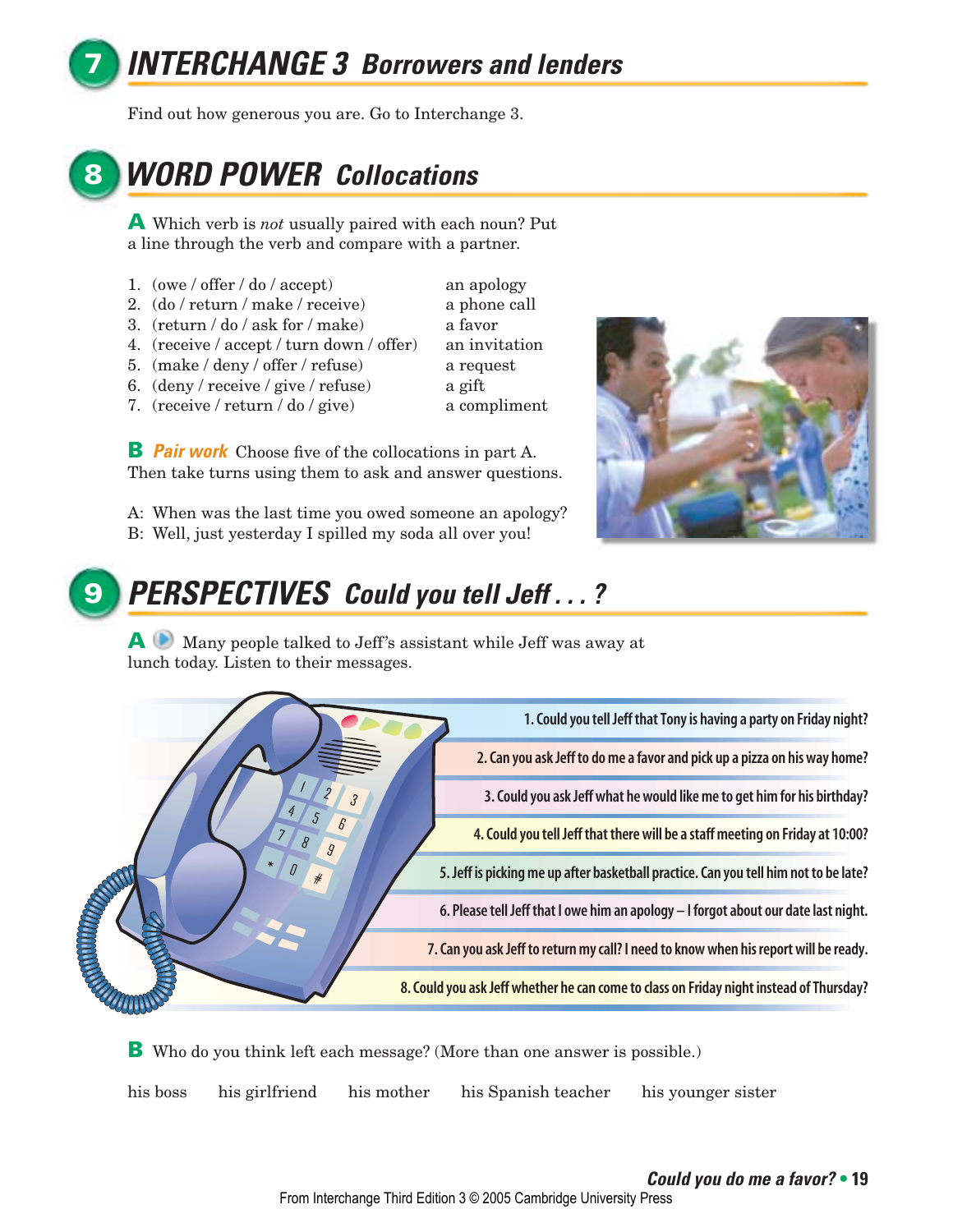## **10** *GRAMMAR FOCUS*

### *Indirect requests*

### *Statements Indirect requests introduced by* **that**

Jeff, Tony is having a party.  $\rightarrow$  Could you tell Jeff (that) Tony is having a party?

### *Imperatives Indirect requests using infinitives*

**Jeff, don't be late.** → Can you tell Jeff not to be late?

### *Yes/No questions Indirect requests introduced by* **if** *or* **whether**

- Sofia, are you free on Friday? → Can you ask Sofia **if she's free on Friday**?
- Sofia, do you have my number? → Could you ask her **whether or not she has my number**?

### *Wh-questions Indirect requests introduced by a question word*

- Jeff, when does the party start? → Can you ask Jeff **when the party starts**?
- Sofia, what time should I pick you up? → Could you ask Sofia what time I should pick her up?

Rewrite these sentences as indirect requests. In other words, ask someone to deliver the message for you. Then compare with a partner.

- 1. Nina, can you do us a favor and drive us to the party?
- 2. Tony, how many friends can I bring to your party?
- 3. Sofia, are you going to the party with Jeff ?
- 4. Kevin, did you accept the invitation to Tony's party?
- 5. Mario, are you going to give Tony a gift?
- 6. Anne-Marie, please return my phone call.
- 7. Dan, you owe me an apology for calling me after midnight!
- 8. Kimberly, I have to turn down your invitation to the movies.

*1. Could you ask Nina if she can do us a favor and drive us to the party?*

## **11** *SPEAKING Pass it on.*

**A** Write five unusual requests for your partner to pass on to classmates.

*Would you ask Jin Sook if she could lend me \$100?*

**B** *Class activity* Ask your partner to pass on your requests. Go around the class and make your partner's requests. Then tell your partner how people responded.

- A: Would you ask Jin Sook if she could lend me \$100?
- B: Sure. . . . Jin Sook, could you lend Isam \$100?
- C: I'm sorry, but I can't! Could you tell Isam I'm broke?
- B: Isam, Jin Sook says that she's broke.

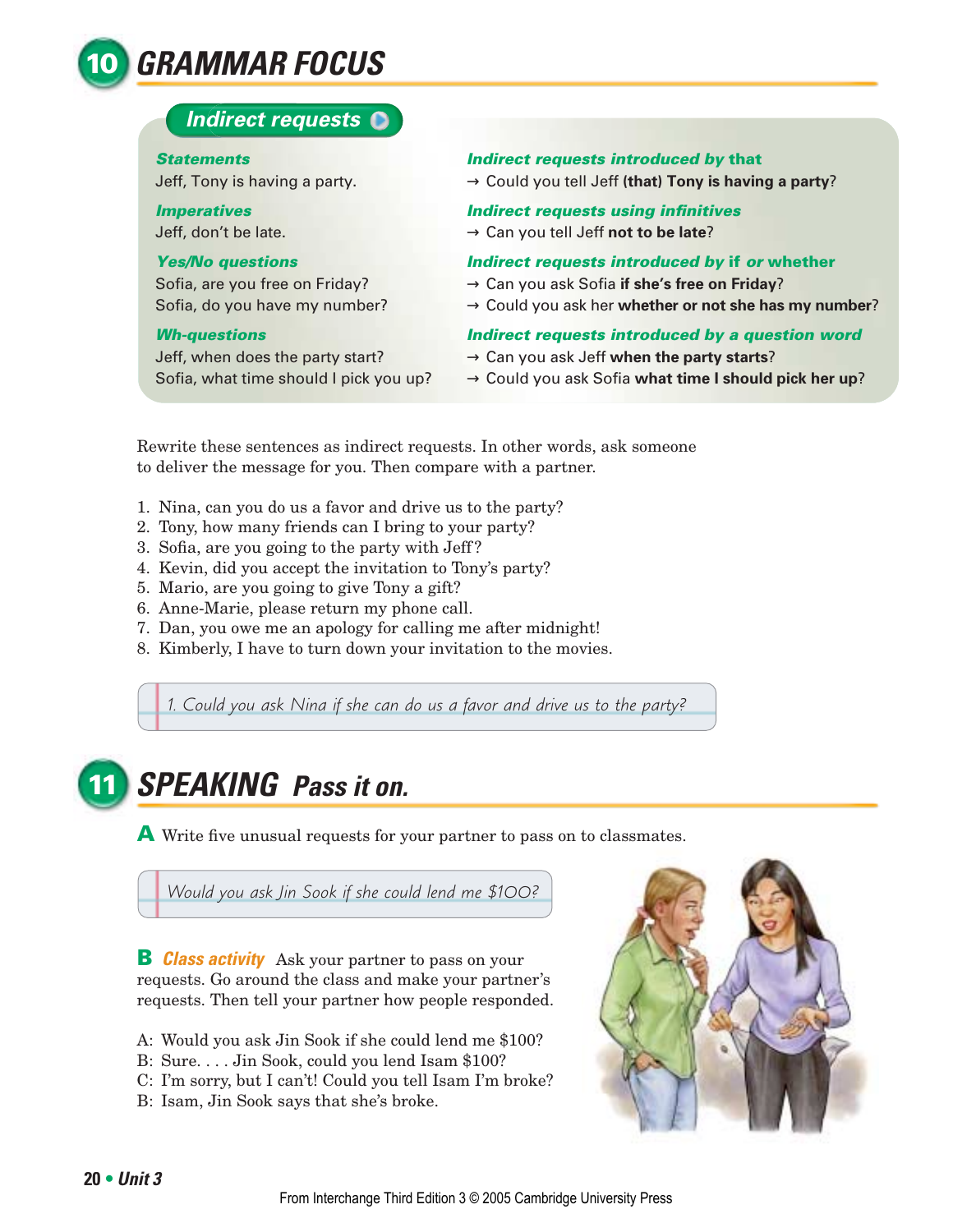

### *Scan the article. Where did the three events occur?*

- 1 Living in a foreign culture can be exciting, but it can also be confusing. A group of Americans who taught English in other countries recently discussed their experiences. They decided that miscommunications were always possible, even over something as simple as "yes" and "no."
- 2 On her first day in Micronesia, Lisa thought people were ignoring her requests. The day was hot, and she needed a cold drink. She went into a store and asked, "Do you have cold drinks?" The woman there didn't say anything. Lisa rephrased the question. Still the woman said nothing. Lisa gave up and left the store. She later learned that the woman had answered her: She had raised her eyebrows, which in Micronesia means "yes."
- 3 This reminded Jan of an experience she had in Bulgaria. She had gone to a restaurant that was known for its stuffed cabbage. She asked the waiter, "Do you have stuffed cabbage today?" He nodded his head. Jan eagerly waited, but the cabbage never came. In that country, a nod means "no."
- 4 Tom had a similar problem when he arrived in India. After explaining something in class, he asked his students if they understood. They responded with many different nods and shakes of the head.



He assumed some people had not understood, so he explained again. When he asked again if they understood, they did the same thing. He soon found out that his students did understand. In India, people nod and shake their heads in different ways depending on where they come from. You have to know where a person is from to understand if they are indicating "yes" or "no."

**A** Read the article. Then answer the questions.

**B** What do these words refer to? Write the correct word(s).

| 1. it (par. 1, line 2)              |  |
|-------------------------------------|--|
| 2. their (par. 1, line 4)           |  |
| 3. her (par. 2, line $8$ )          |  |
| 4. that country (par. 3, line $6$ ) |  |
| 5. the same thing (par. 4, line 7)  |  |

**C** *Group work* Have you ever had a similar communication problem? What happened?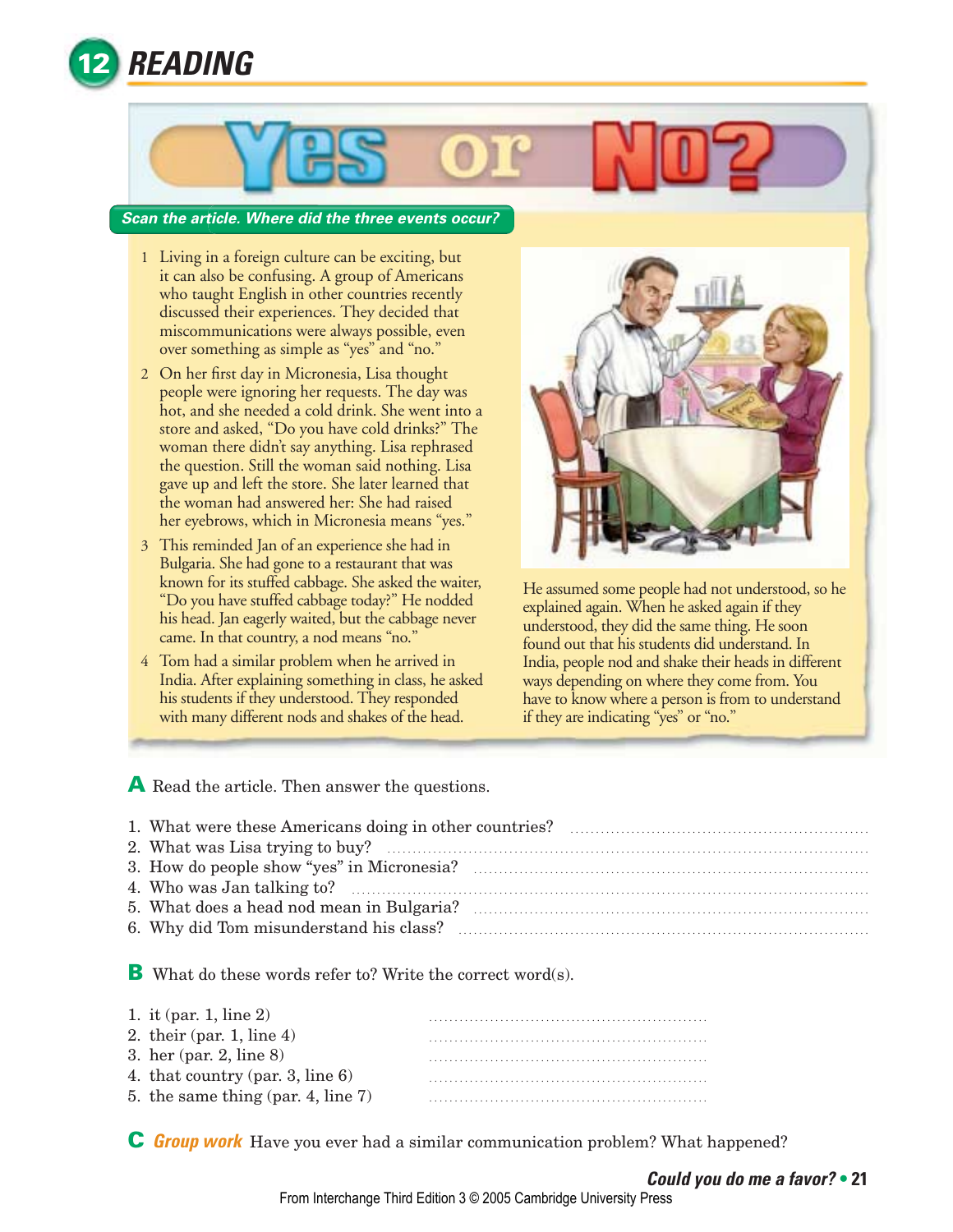# Units 3–4 Progress check

## *SELF-ASSESSMENT*

How well can you do these things? Check  $(\checkmark)$  the boxes.

| l can'                                                            | Very well OK A little |  |
|-------------------------------------------------------------------|-----------------------|--|
| Make requests with modals, <i>if</i> clauses, and gerunds (Ex. 1) | and the state of      |  |
| Pass on messages using indirect requests (Ex. 2)                  |                       |  |
| Tell a story using the past continuous and simple past (Ex. 3)    | $\Box$                |  |
| Listen to and understand sequence in the past (Ex. 4)             |                       |  |
| Describe events using the past perfect (Ex. 5)                    |                       |  |



*Student A*: You are planning a class party at your house. Think of three things you need help with. Then call a classmate and ask for help.

*Student B*: Student A is planning a party. Agree to help with some things, but not everything.

"Hi, Dave. I'm calling about the party. I wonder if you'd mind . . .

Change roles and try the role play again.



**2** *DISCUSSION Mystery messages*

**A** *Group work* Take turns reading each request. Then discuss the questions and come up with possible answers.

*I'm sorry to bother you, Ms. Collins, but if Mr. Wall in Apartment 213 uses my space again, I'll call a tow truck.*

*I'd really like to borrow it for the match on Friday. Please tell Tom to let me know soon if it's OK.*

*Tell your officers that she's brown and has a red collar. She answers to the name "Lady." Please call if you find her.* 

- 1. What is the situation?
- 2. Who is the request for? Who received the request and passed it on?
- 3. Write an indirect request for each situation.

"Please tell Mr. Wall ...

**B** *Class activity* Compare your answers. Which group has the most interesting answers for each message?